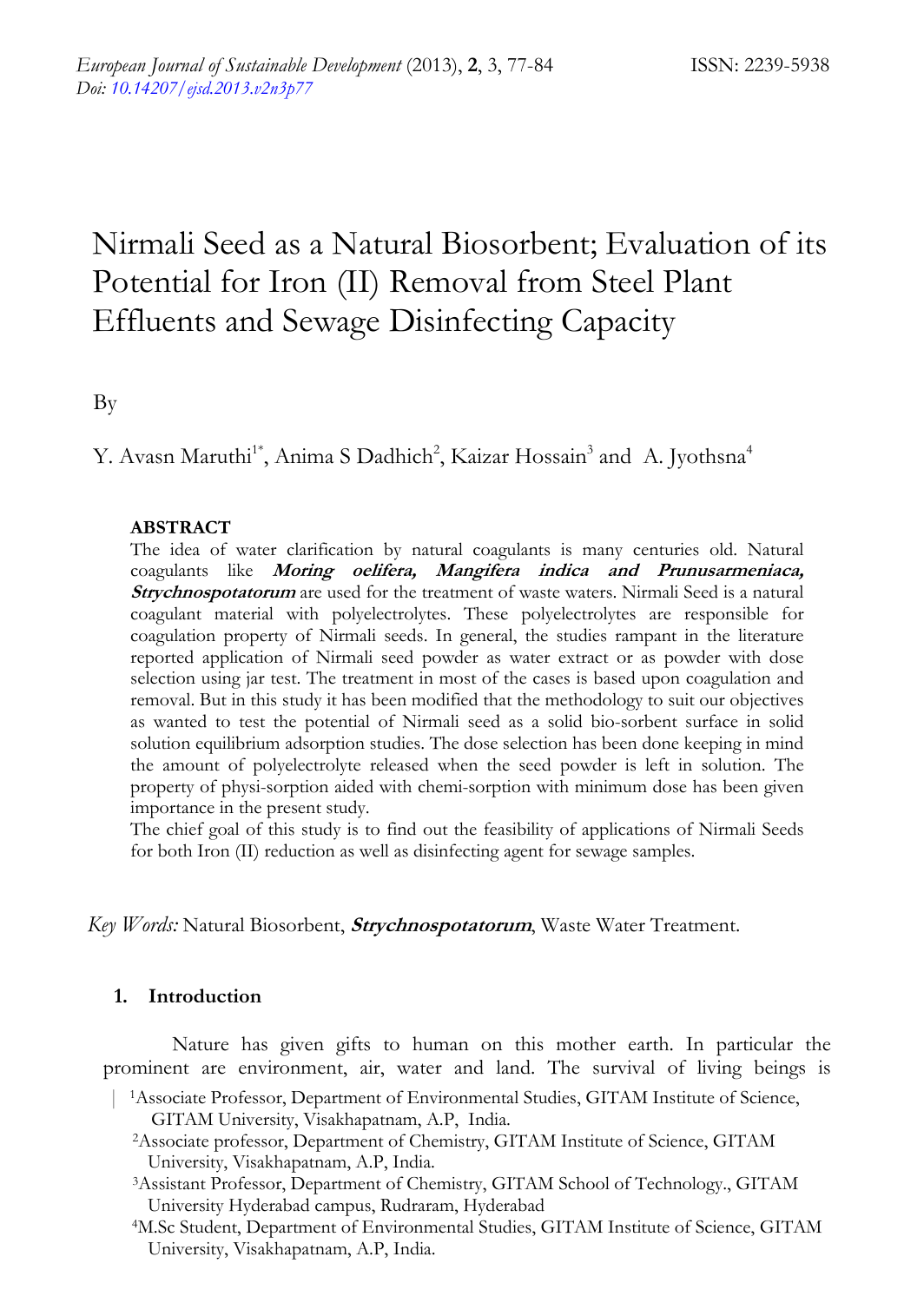impossible without these natural resources. Water is an elixir to life. The complete water sources on the Earth consist of 97% salt and 3% fresh waters.

The source of drinking water to man is ground water, rivers, subsurface water etc,. It is the prime responsibility of the Government and municipal authorities to provide treated drinking water to its public. In order to meet the water demand the Government should take steps such as proper maintenance of both Drinking Water & Sewage treatment plants all over India.

The discharge of untreated sewage is single most important cause for pollution of surface and ground water in India. While many of the chemical substances that are being regulated but there are still contaminants that are playing a key role in the water contamination [1]. High concentration of substances can have negative impacts on aquatic flora and fauna [2]. Sulphur dioxide, Ammonia, Synthetic fertilizers including Nitrites, Phosphates silt sedimentation (slash & burn) are some of the examples of contaminants due to anthropogenic activities.

Nirmali Seed is a natural coagulant material with polyelectrolytes. These poly electrolytes are responsible for the coagulation property of Nirmali seeds [3]. In general, the studies rampant in the literature reported application of Nirmali seed powder as water extract or as powder with dose selection using jar test. The treatment in most of the cases is based upon coagulation and removal. But in this study it has been modified that the methodology to suit our objectives as wanted to test the potential of Nirmali seed as a solid bio-sorbent surface in solid solution equilibrium adsorption studies. The dose selection has been done keeping in mind the amount of polyelectrolyte released when the seed powder is left in solution. The property of physi-sorption aided with chemi-sorption with minimum dose has been given importance in the present study.

The chief goal of this study is to find out the feasibility of applications of Nirmali Seeds for both Iron (II) reduction as well as disinfecting agent for sewage samples.

## **2. Material & Methods**

**Strychnospotatorum L** (Nirmali) seeds were collected and dried at 40 °C for 2 days in hot air oven. Seeds were made into powder and sieved to give a fraction of 100 mesh screen and used as a bio - sorbent. All the chemicals used in the experiments were of analytical grade. Stock Fe (II) solution was prepared using Ferrous Ammonium Sulphate in double distilled water. Solutions of different concentrations were prepared by adequate dilution of the stock solution with distilled water. pH of the solutions was adjusted with appropriate acid. All the Glassware and polypropylene flasks used were washed with  $10\%$  (v/v) HNO3 and rinsed several times with deionized distilled water. Batch mode experiments were conducted at 28°C temperature by equilibrating selected dose of adsorbent (20 mg) in 100 ml of Fe (II) solutions of desired concentration in 250 ml glass conical flasks. The flasks were left undisturbed for solid solution equilibrium bio-sorption process. The influence of pH and contact time was studied. The results of Optimization studies were applied to Solutions with varying Concentration of Fe (II) [4].

Nirmali Seed is a natural coagulant material with polyelectrolyte. This polyelectrolyte is responsible for coagulation property of Nirmali seeds. In general, studies rampant in the literature reported application of Nirmali seed powder as water extract or as powder with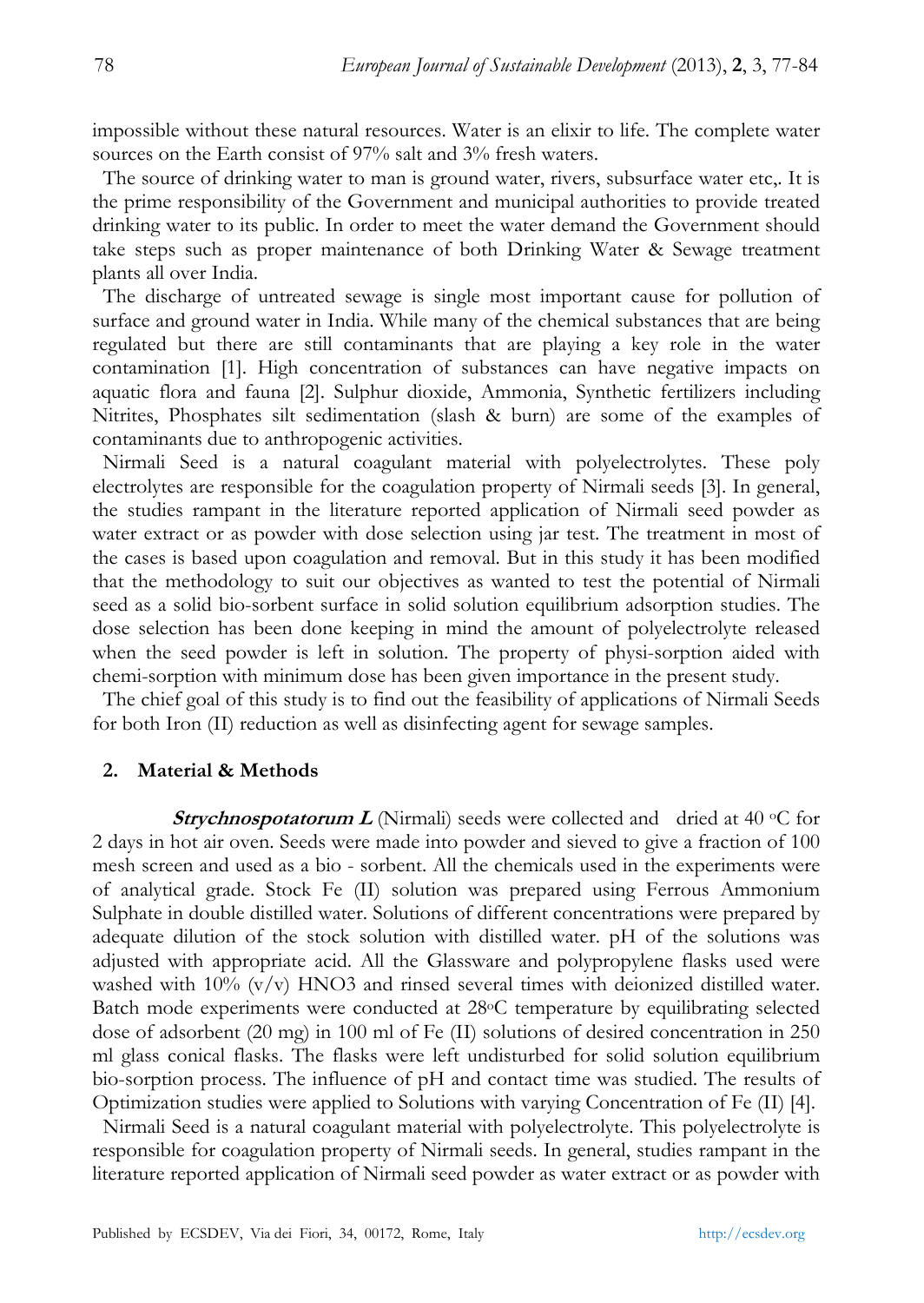dose selection using jar test. The treatment in most of the cases is based upon coagulation and removal. But we have modified the methodology to suit our objectives as wanted to test the potential of Nirmali seed as a solid bio-sorbent surface in solid solution equilibrium adsorption studies. The dose selection has been done keeping in mind the amount of polyelectrolyte released when the seed powder is left in solution. The property of physi-sorption aided with chemi-sorption with minimum dose has been given importance in the present study.

#### **3. Results & Discussions**

 pH is one of the most important environmental factor which influences not only site dissociation but also the solution chemistry of the heavy metals: hydrolysis, complexation by organic and inorganic ligands, redox and precipitation reactions. They are strongly influenced by pH and on the other hand, powerfully affect the speciation and the bio-sorption availability of the heavy metal. In the present work, adsorption could not be carried out beyond pH 3 due to precipitation and increase in the turbidity of solution (Fig: 1). Therefore; the experiments were done at a pH 3 It was seen that adsorption increased continuously with decrease in acidity till it reached an almost constant value at pH 3. At pH 1, an uptake of Fe (II) was less, probably because of the H+ ions competition with the metal ions for the exchange sites in the sorbent [6]. The maximum uptake of Fe (II) was obtained at pH 3.0 by seed powder

#### **3.1 Steel plant effluent**

Samples were collected at the outlet of steel plant. The biosorption of Iron (II) by Nirmali seed powder was carried out with a retention period of one hour which was based some preliminary tests on dosage and retention time. Physico-Chemical parameters like pH, Conductivity, Turbidity, COD and Sulphate were analysed before and after treatment with Nirmali seed powder. There was 24.4% decrease in the turbidity value, 24.4% for Sulphates and 30% for Iron. A very small change was observed in pH and Chemical Oxygen Demand with 6.8% and Conductivity with 12.24% after the addition of Nirmali seed to the test samples.

#### **3.2 Sewage Treatment plant samples:**

Sewage samples were collected from the STP and experiments on physic-chemical & biological parameters like pH, turbidity, TDS, BOD, Chlorides, Residual Chlorine & coliforms were performed. Samples have been tested with nirmali seed powder and in the inlet samples there is a good decrease in turbidity with 77%, 54% in mixed and no change was observed in the outlet sample. In mixed sample the TDS decreased with 66.6% and less reduction was observed in inlet and outlet with 25% & 50%.The chloride concentration was in the inlet with 28.5%, 7.14 in mixed and 8.82 in the outlet. No change was observed in the residual chlorine concentration after the addition of Nirmali seed to the test samples which was shown in the table No: 3.

In the present investigation, the inhibition of number of coliform and **E.coli** is in conformity with the earlier findings in which alum is in combination with seed powder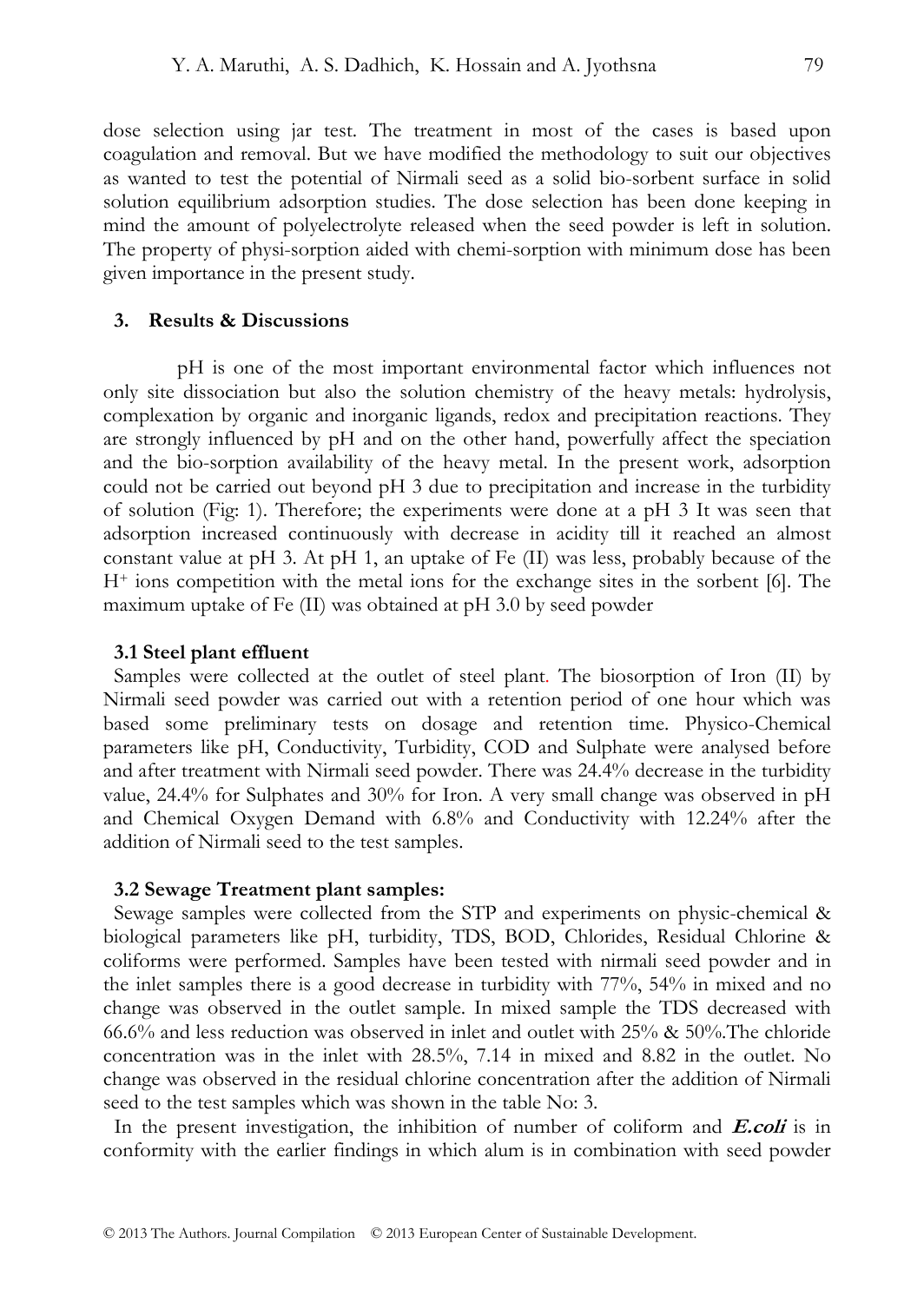of **Strychnospotatorum** was used at variable pH level for removal of coliforms and E.coli.

Nirmali seeds are therefore effective as primary coagulants but must be regarded as coagulant aids. The low dosages in which they are used as coagulants aids will probably be much higher for the treatment of natural waters with high turbidities. [6].

## **Acknowledgements**

All authors are grateful to GITAM University for providing necessary facilities.

# **References**

- 1.EPA Handbook, Ground Water and Contamination. September 1990. USEPA, Office of Research and Development, Washington DC. Vol. 1:
- 2. AMES BN, McCANN J and YAMASAKI E (1975) Methods for detecting carcinogens and mutagens with the salmonella/mammalian microsomemutagenecity test. *Mutat. Res.* 31 347-364.
- 3. MUYIBI SA and EVISON LM (1994) *Moringa oleifera* Seeds for Softening Hard Water. *Water Res.*, **29**(4), 1099-1105
- 4. APHA (2005) Standard Methods for the examination of water and waste water  $18<sup>th</sup>$  end. Published by American Public Health Association,America Water work Association water Environment Federation.
- 5. JAHN SAA and HAMID D (1979). Studies on Natural Water Coagulant in Sudan with Special Reference to *Moringa oleifera* Seeds. *Water S.A.*, **5**, 90-97
- 6. TRIPATHI PN, MALAY CHAUDHURI and BOKIL SD (1976) Nirmali Seed: A naturally occurring coagulant. *Indian J Environmental Health* 18 272-281*.*

| S.             | 00100011 <del>annon</del> 10 o <del>annon 1</del> 01 1 1 0<br>Wt. of Nirmali seed | Turbidity    | Turbidity    |  |
|----------------|-----------------------------------------------------------------------------------|--------------|--------------|--|
| $\rm No$       | powder                                                                            | value        | value        |  |
|                |                                                                                   | after 12 hrs | after 24 hrs |  |
| 1              | 20mg                                                                              | 12.0         | 7.1          |  |
| 2              | 40mg                                                                              | 31.2         | 24.3         |  |
| 3              | 60mg                                                                              | 30.2         | 32.1         |  |
| $\overline{4}$ | 80mg                                                                              | 51.2         | 68.0         |  |
| 5              | 1g                                                                                | 61.0         | 98.1         |  |

**Table: 1.** Optimization of Dose of Nirmali seed powder for bio - sorption studies Solution taken is standard 40NTU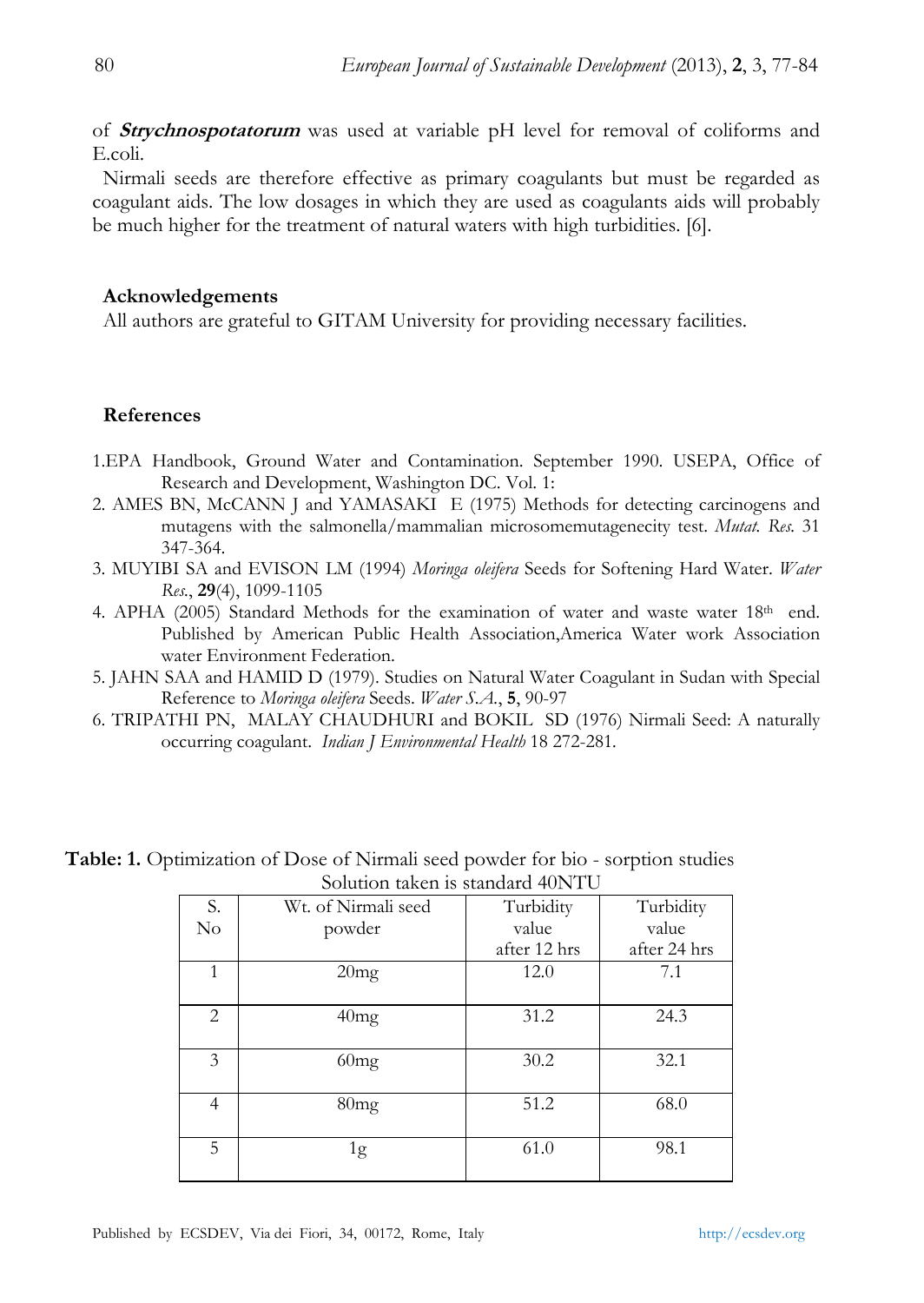**Table: 2.** Optimization of pH of Fe ( II ) solution for bio - sorption study using Nirmali seed powder

| Sample taken-5ml |                    |                    |  |  |  |  |
|------------------|--------------------|--------------------|--|--|--|--|
| Time             | $pH-1$             | $pH-3$             |  |  |  |  |
| A fter<br>1hr    | $0.275--$<br>75.8% | $0.202--$<br>82.4% |  |  |  |  |
| A fter<br>3hrs   | $0.286--75%$       | $0.183--84%$       |  |  |  |  |
| A fter<br>5hrs   | 0.972              | $0.162--$<br>85.8% |  |  |  |  |

**Table No. 3. :** Treatment of Fe ( II) solution with Nirmali seed powder Time - 1hr, pH-3 ,Dose - 20mg powder.

| S.No. | Concentration of Fe (II) | % of reduction |
|-------|--------------------------|----------------|
|       | $100$ ppm                | 90.0           |
|       | $200$ ppm                | 94.0           |
|       | 400ppm                   | 96.25          |
|       | $500$ ppm                | 87.6           |
|       | $600$ ppm                | 88.66          |
|       | 800ppm                   | 91.37          |
|       | $1000$ ppm               | 85.4           |

Table No. 4. : Change in the Physicochemical quality parameters of steel plant effluent treated with *Strychnospotatorum* seed as bio-sorbent

| Parameter                                | Before addition | After addition | Percentage of<br>reduction |  |
|------------------------------------------|-----------------|----------------|----------------------------|--|
| pH(mol/L)                                | 7.69            | 7.16           | $6.89\%$                   |  |
| Turbidity(NTU)                           | 08.6            | 06.5           | $24.4\%$                   |  |
| $\overline{\text{Conductivity}}$ (mmohs) | 1.96            | 1.72           | 12.24%                     |  |
| Sulphates(mg/l)                          | 490mg/l         | $370$ mg/l     | $24.4\%$                   |  |
| Iron(mg/l)                               | $0.01$ mg/l     | 0.007mg/1      | 30%                        |  |
| Chemical<br>Oxygen<br>Demand(C.O.D)(ppm) | $60$ mg/l       | $56$ mg/l      | $6.6\%$                    |  |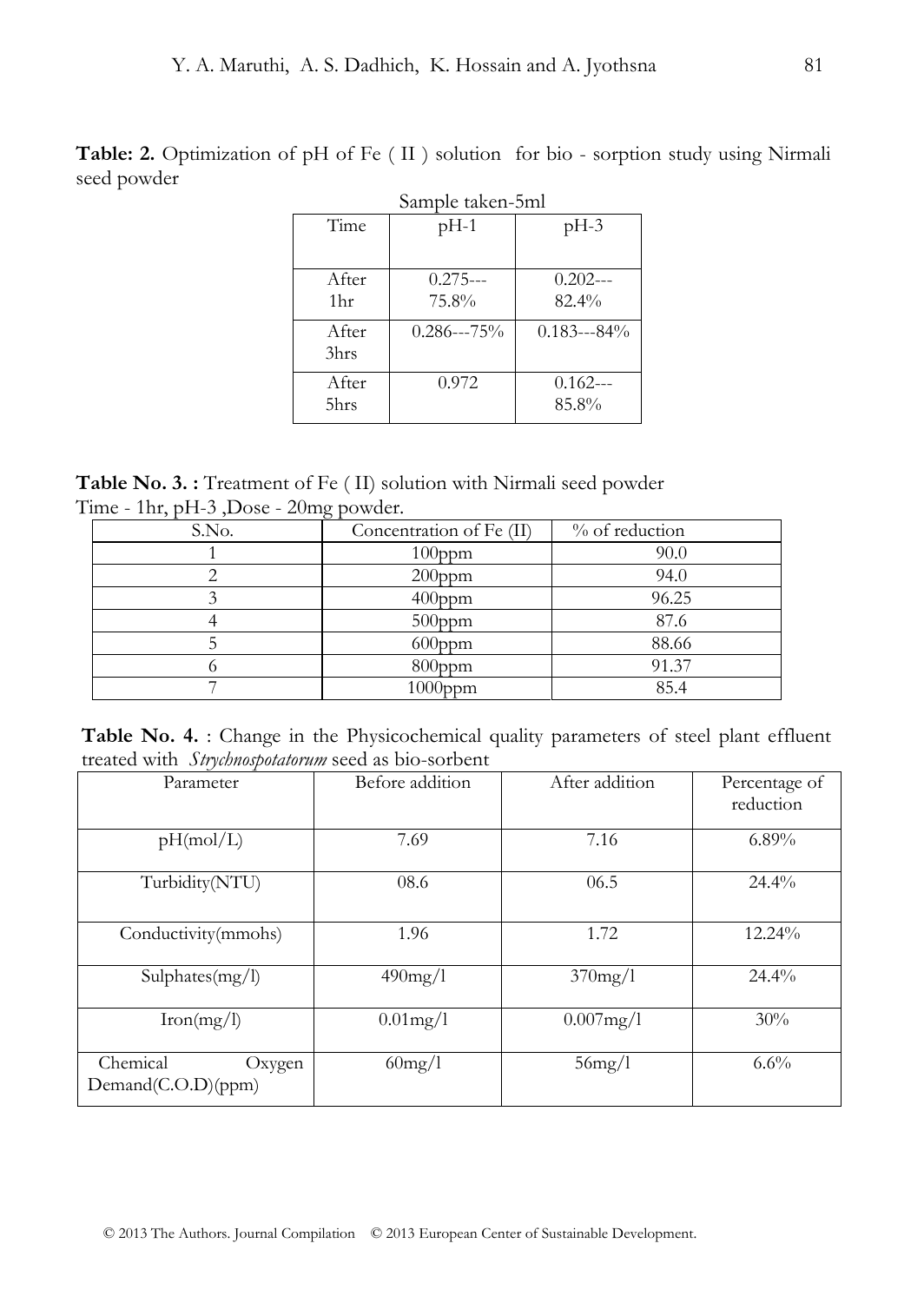| Parameter                                     |                                 | Inlet                           | reduc<br>tion          | Mixed<br>reduc<br>tion           |                                 | Outlet                 |                                 | redu<br>ction                       |                       |
|-----------------------------------------------|---------------------------------|---------------------------------|------------------------|----------------------------------|---------------------------------|------------------------|---------------------------------|-------------------------------------|-----------------------|
|                                               | Before<br>After                 |                                 | $(^{0}_{0})$           | Before<br>After                  |                                 | $(^{0}_{0})$           | Before<br>After                 |                                     | $(^{0}_{0})$          |
| pH                                            | 6.46                            | 5.90                            | $8.6\%$                | $\!\!\!\!\!8.8$                  | 6.96                            | 20%                    | 8.1                             | 7.70                                | 4.9%                  |
| Turbidity<br><b>NTU</b>                       | 54.6                            | 12.1                            | $77\%$                 | 5.0                              | 02.3                            | 54%                    | 01.4                            | 01.3                                | 0.07<br>$\frac{0}{0}$ |
| Total<br>Dissolved<br>Solids<br>(TDS)         | 8000<br>mg/1                    | 600<br>$\Omega$<br>mg/          | 25%                    | 3000<br>mg/1                     | 100<br>$\theta$<br>mg/          | 66.6<br>$\frac{0}{0}$  | 200<br>$\Omega$<br>mg<br>/1     | 100<br>$\Omega$<br>mg<br>$\sqrt{1}$ | 50%                   |
| Biological<br>Oxygen<br>Demand-<br><b>BOD</b> | 1379.8<br>0mg/l                 | 185<br>9.80<br>mg/1             | 25.80<br>$\frac{0}{0}$ | 1349<br>.80<br>mg/1              | 209<br>9.80<br>mg/1             | 33.34<br>$\frac{0}{0}$ | 83.8<br>mg/l                    | 239<br>mg/1                         | 64.9%                 |
| Chlorides(m<br>g/l                            | 104.99<br>mg/1                  | 74.9<br>$\overline{Q}$<br>mg/   | 28.5<br>$\frac{0}{0}$  | 279.<br>99<br>mg/1               | 259.<br>99<br>mg/               | 7.14<br>$\frac{0}{0}$  | 169.<br>99<br>mg<br>4           | 154.<br>99<br>mg<br>$\sqrt{1}$      | 8.82<br>$\frac{0}{0}$ |
| Residual<br>chlorine-ppm                      | NC                              | $\rm NC$                        |                        | $\rm NC$                         | $\rm NC$                        |                        | 0.1<br>ppm                      | 0.1<br>ppm                          | NC                    |
| Coliforms                                     | $12.2\times$<br>10 <sup>5</sup> | 6.2<br>$\times$ 10 <sup>5</sup> | 49.18<br>$\frac{0}{0}$ | 14.8<br>$\times$ 10 <sup>3</sup> | 2.3<br>$\times$ 10 <sup>3</sup> | 84.4<br>$\frac{0}{0}$  | 5.4<br>$\times$ 10 <sup>2</sup> | 1.2<br>$\times$ 10 <sup>2</sup>     | 77.7<br>$\frac{0}{0}$ |

**Table No. 5:** Change in the Physicochemical quality parameters of sewage treated with *Strychnospotatorum* seed as bio-sorbent

NC-no change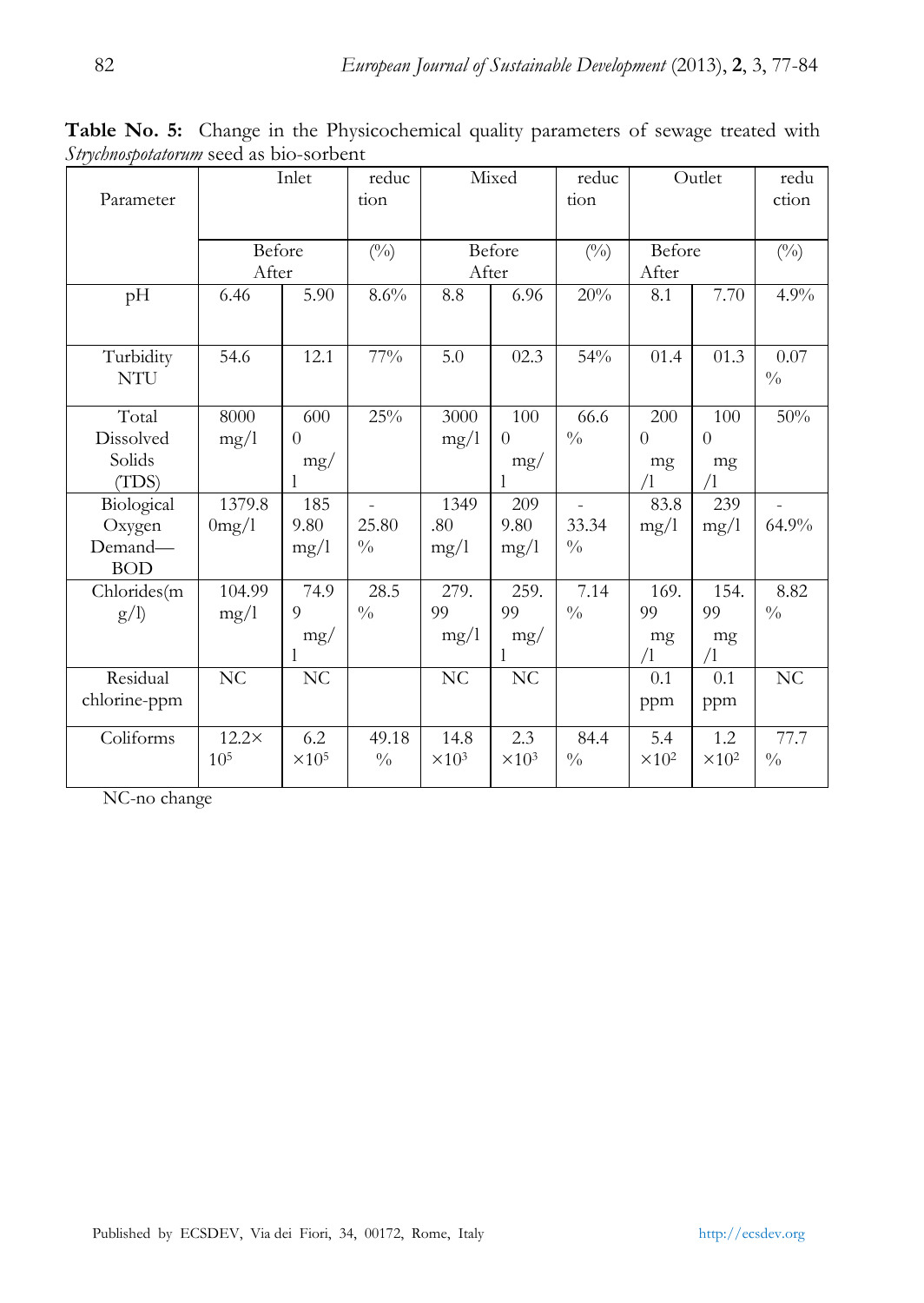